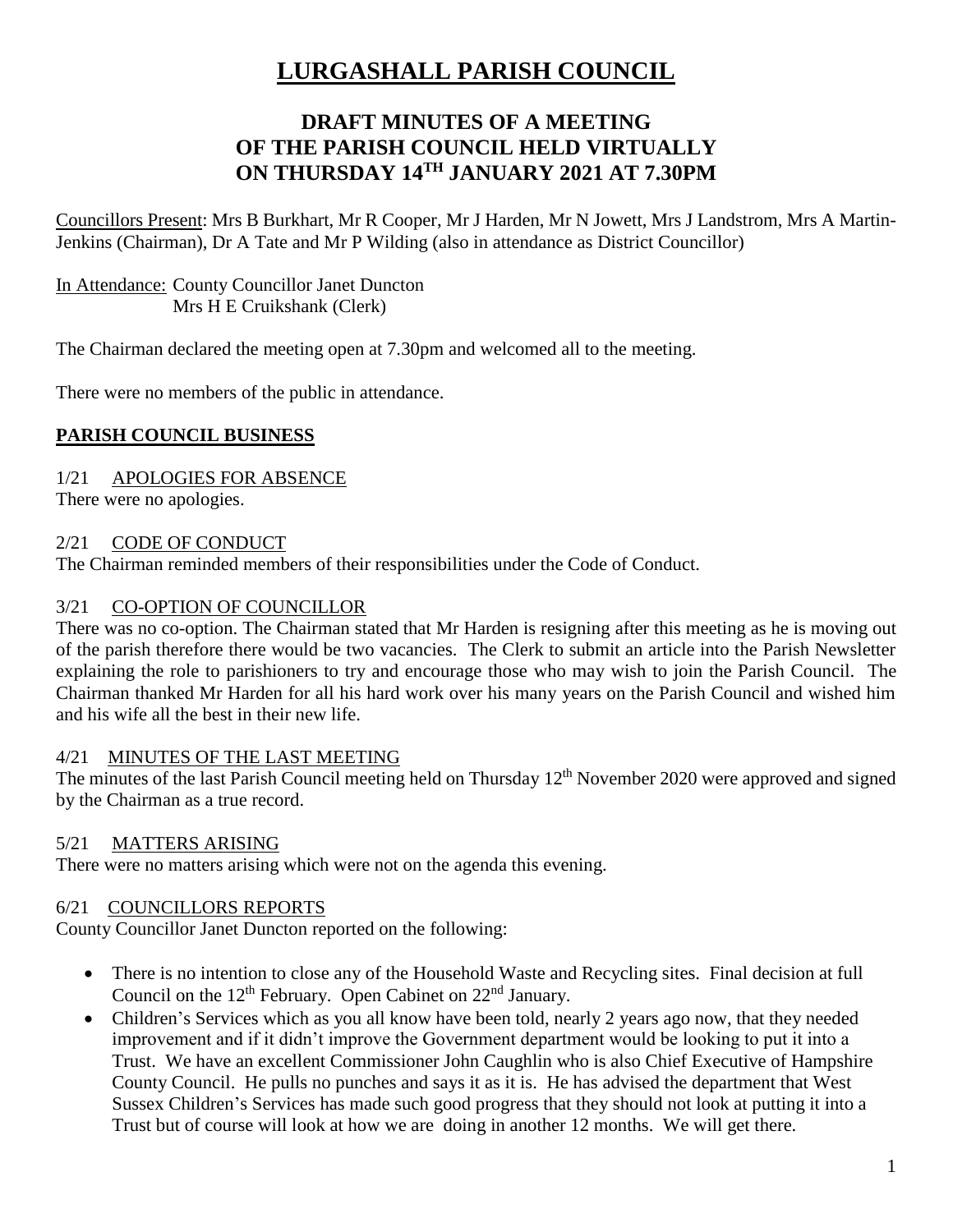- Likewise we have a pretty good Fire and Rescue Service but when Her Majesty's Inspectors came they found that some improvements were needed. This was more in the line of our Community safety work which was getting behind. Government set up a special committee to make sure improvements were made, this was chaired by an MP and included the Chairman of the Fire and Safety committee on the LGA. They are now completely satisfied that all issues have been dealt with and this committee has disbanded.
- I think I said that we were have a members Workshop on the budget on the  $14<sup>th</sup>$ . We held this workshop on line of course and every Cabinet member gave an explanation on their Portfolios and where savings could be made and what was no long being considered (HWRS among the 5 no longer considered). If anyone wants to watch the Cabinet on the web it's at 10am on the  $22<sup>nd</sup>$  January.
- The Hubs dealing with Covid issues and other things are still operating for those in the community who need help.
- If anyone wants to contact me it's [janet.duncton@westsussex.gov.uk](mailto:janet.duncton@westsussex.gov.uk) or my mobile is 07979152898

# *Mrs Duncton left the meeting at 7.40pm*

District Councillor Peter Wilding reported that Chichester District Council (CDC) is working on its Covid recovery plan, trying to recover the losses from car parks and business rates. CDC appears to have ridden out the Covid storm without any major cuts. It is currently not filling any vacancies and is looking at a 5 year period of savings. CDC is due to set next year's budget but is awaiting confirmation from the Government for its support packages to compensate for Covid losses. The next cabinet meeting due to be held on 2<sup>nd</sup> February has now been delayed until 16<sup>th</sup> February.

Any queries of a District nature, please do not hesitate to contact Peter Wilding on [pwilding@chichester.gov.uk](mailto:pwilding@chichester.gov.uk)

# 7/21 FINANCE

The Clerk had previously distributed Appendix 2a and b which included:

- a) A statement of the position of the Council's bank accounts as at  $8<sup>th</sup>$  January 2021.
- b) Budget monitoring sheet as at  $8<sup>th</sup>$  January 2021.

The Council's current financial position at £26,826, bank account and budget monitoring sheet were noted.

The members duly approved the payments for Mrs Helen Cruikshank (Clerk's Nov & Dec Salary plus expenses) @ £767 and The Leconfield Estates (Allotment water) @ £94. A cheque previously authorised and sent to Allan Marsh for allotment expenses (tap and pipe works) @ £384 had been lost in the post so a replacement is required.

Mrs Landstrom proposed getting internet banking for the Parish Council. Two internal authorisations for every payment will still be required with one to sign. The Clerk will need to be added as a signatory in order to access the account online. Members agreed this seemed a sensible suggestion and gave their approval. The Clerk to action.

# 8/21 BUDGET AND PRECEPT 2021/22

Mr Jowett presented the draft budget for the coming year 2021/22 as part of the report of a Finance & General Purposes meeting which was held on Wednesday 9<sup>th</sup> December 2020. All PC members had previously been sent this report as Appendix 3.

Mr Jowett reported Lurgashall Village Shop had submitted a request for continued financial support with an increase in 2021/22 to £7,500 from £5,000. The treasurer of the Village Shop Committee had been in attendance at the meeting and given a full and thorough presentation of the application including a detailed letter, accounts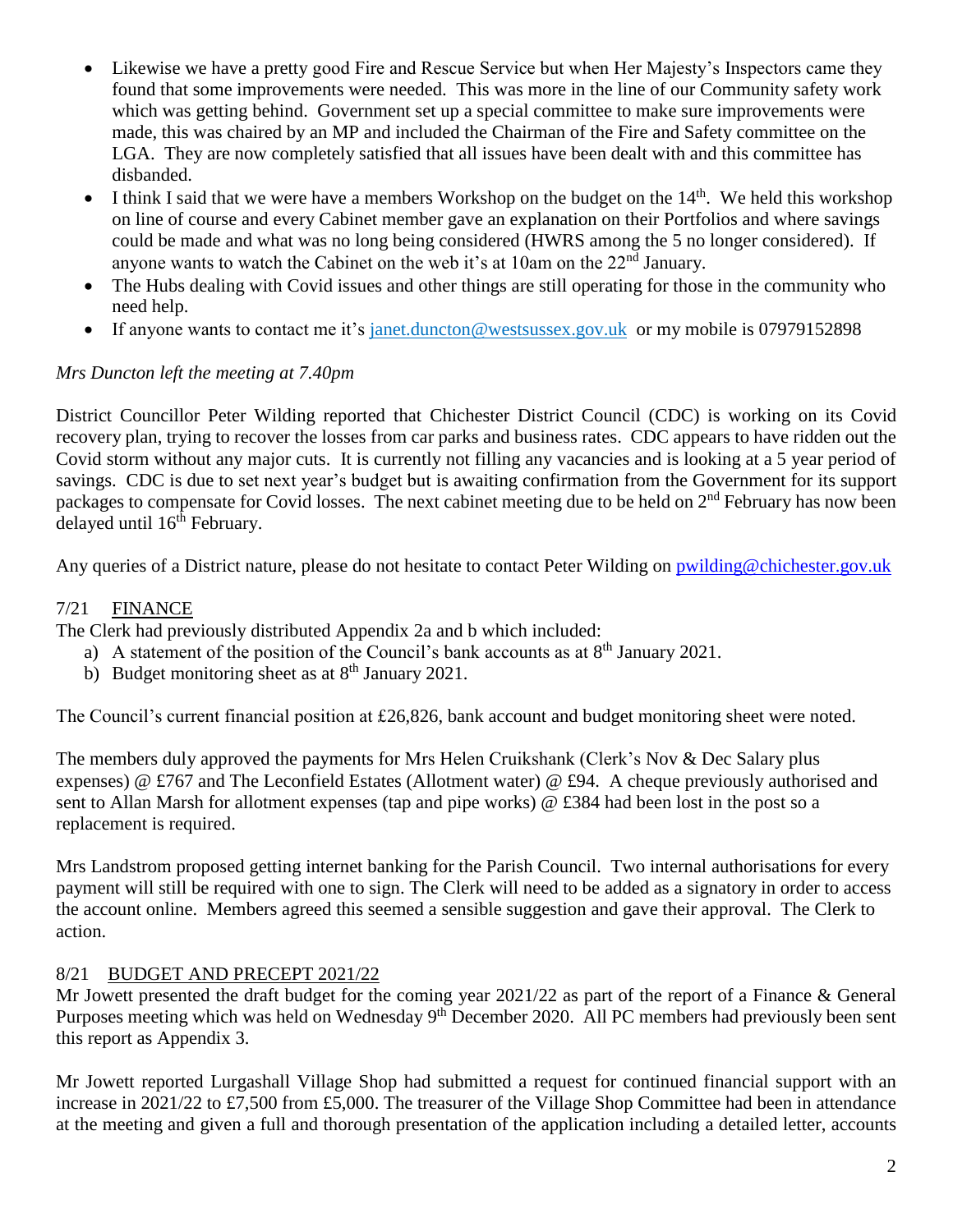and 5 year forward plan**.** It was agreed that the Parish Council should continue to support the Shop as it has done so since its commencement and agreed to increase its donation to £6,500 for 2021/22. The Finance Committee recommended to increase the precept by £1,000 in 2021/22 to £25,000. This equates to an extra 5p per week for a band D household.

The budget figures for 2021/22 were approved unanimously. It was agreed to set the precept at £25,000. Clerk to inform CDC of the decision.

# 9/21 RISK ASSESSMENT

The Clerk presented the report of the Finance and General Purposes Committee dated 9<sup>th</sup> December 2020 which members had previously been sent as Appendix 4. There were no amendments. Members approved the report.

# 10/21 PLANNING

The Clerk had previously distributed Appendix 6. Mr Wilding commented upon the following applications;

# **PLANNING APPLICATIONS DISCUSSED SINCE THE LAST PC MEETING**

No planning applications have been discussed since the last meeting.

Planning applications to be discussed after the meeting tonight: SDNP/20/05537/HOUS Bishops Holt 163 High Hamstead Lane Lurgashall GU28 9ET Replacement of existing garage to the north of dwelling.

SDNP/20/05214/FUL Sybs Farm Jobsons Lane Windfall Wood Common Lurgashall Haslemere West Sussex GU27 3BX Installation of underground array of pipes and manifold for ground source heat pump.

SDNP/20/04985/FUL Location: Boxalland Farm Petworth Road Lurgashall Haslemere West Sussex GU27 3BH Change of use from agricultural office to residential accommodation.

## **DECISIONS RECEIVED FROM CDC/SDNPA SINCE THE LAST PC MEETING**

SDNP/20/04713/APNR Jays Farm Jays Lane Lurgashall GU27 3BL Resurfacing of 850m of woodland track to link all areas to the wood store. Decision: Raise no objection

SDNP/20/03508/FUL Lurgashall Recreation Ground (The Jubilee Field) Blind Lane Lurgashall West Sussex GU28 9ET 2 no. storage containers. Decision: Approved

SDNP/20/03281/HOUS Sybs Farm Jobsons Lane Windfall Wood Common Lurgashall GU27 3BX Replacement garage with ancillary accommodation. Decision: Refused

SDNP/20/02764/HOUS Windfallwood Cottage Jobsons Lane Windfall Wood Common Lurgashall GU27 3BX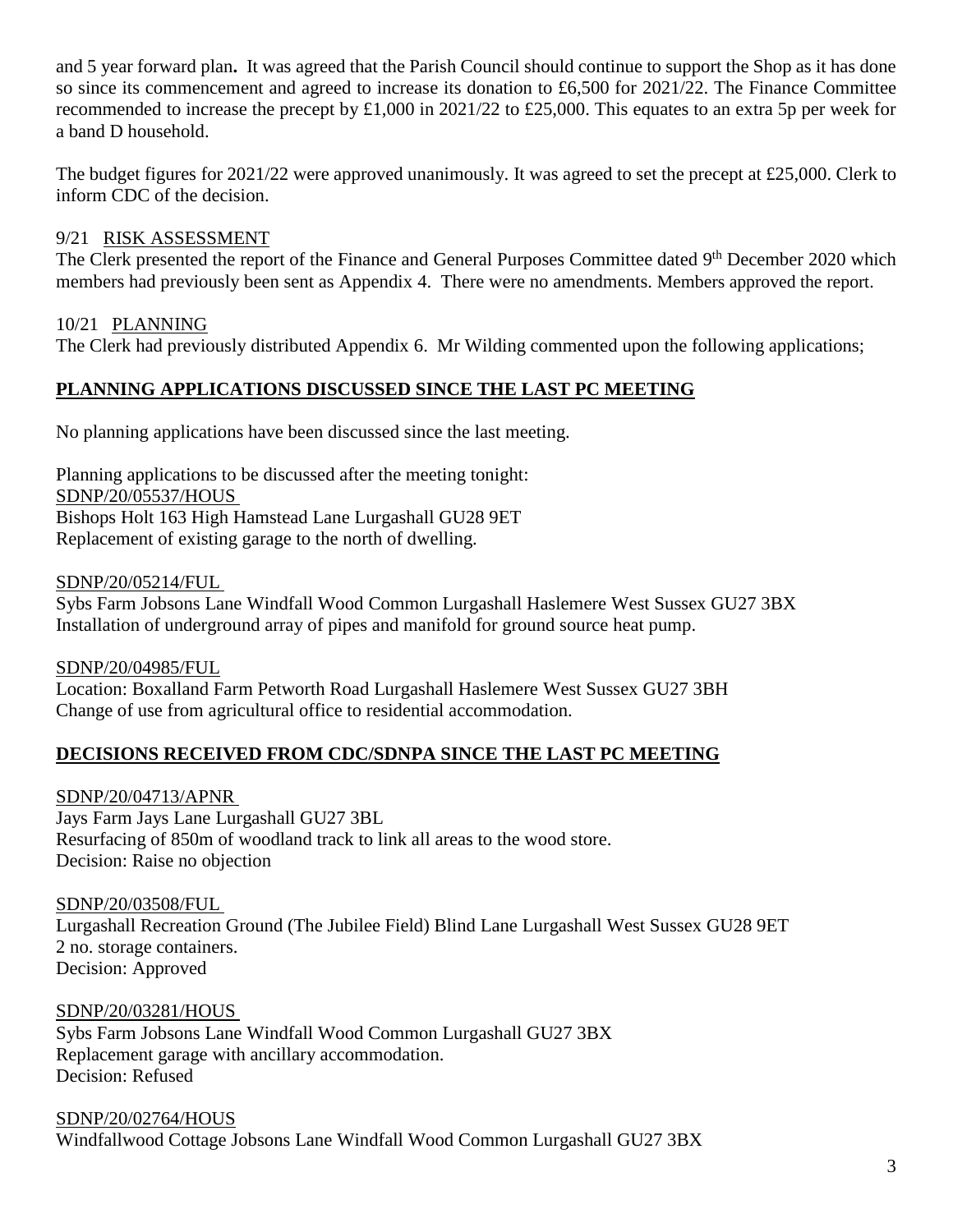Erection of two storey side and single storey side/rear extension. Decision: Approved

SDNP/20/01893/HOUS

Whitewell House Dial Green Lane Lurgashall GU28 9HA First floor side extension. Decision: Approved

SDNP/20/02802/HOUS The Chestnuts Dial Green Lane Lurgashall GU28 9HA Single storey front extension. Decision: Approved

## SDNP/20/05060/PRE

Castle Copse Fernden Lane Lurgashall West Sussex GU27 3BS Demolition of existing structures and erection of replacement dwelling.  $\vert$ Pre-application advice provided

Mr Wilding said that the Fete Committee had thanked the Parish Council for their support with its planning application, He added that CDC Enforcement has served a temporary stop notice on the works going ahead in the field, North of Blind Lane.

## 11/21 HIGHWAYS INCLUDING VILLAGE GREEN, OPERATION WATERSHED AND WINTER MANAGEMENT

Mr Cooper reported there had been a few problems with vehicles driving on the edge of the green so a roller will be needed on it at some point in the spring as there are deep marks in places. He said he would speak to Mr Simpson about getting the parish culverts cleared out.

## 12/21 PLAYGROUND

Mr Cooper said there was nothing to report. The playground is not currently being used that much. He would organise the painting of the equipment in April/May time.

## 13/21 ALLOTMENTS

Mrs Landstrom reported that the allotments are still full with one person on the waiting list. She said the pipework has been carried out so it is now easy to turn off the water to the whole allotment and all the stand pipes have been insulated. It is hoped to grass seed and plant a few small fruit trees in the spring at the back of the shop. She proposed that the allotment annual rents be increased for the forthcoming season to £15 per half plot (currently £11) and £28 per full plot (currently £22). Members agreed this as a justified increase due to the improvements made over the past year or so.

## 14/21 RIGHTS OF WAYS

The Clerk to report the state of the stile past Keets again to the WSCC Ranger and ask for an update on the inspection and works to be carried out following this. Mr Jowett suggested that the Parish Council should consider taking on responsibility for some of the maintenance. Mrs Martin-Jenkins said it was the landowner's responsibility and any slack should be taken up by WSCC and the Parish Council would be ill-advised to get involved due to Health and Safety. Most local landowners have been pro-active.

The Clerk had received an email regarding potential loss of rights of way in the parish. She would submit an article into the Parish Newsletter. If anyone knows of any existing paths which are not officially a PROW they need to contact the Ramblers central office. They have published a map of the paths at [https://dontloseyourway.ramblers.org.uk/.](https://dontloseyourway.ramblers.org.uk/) If you are unable to access the internet and can remember any old